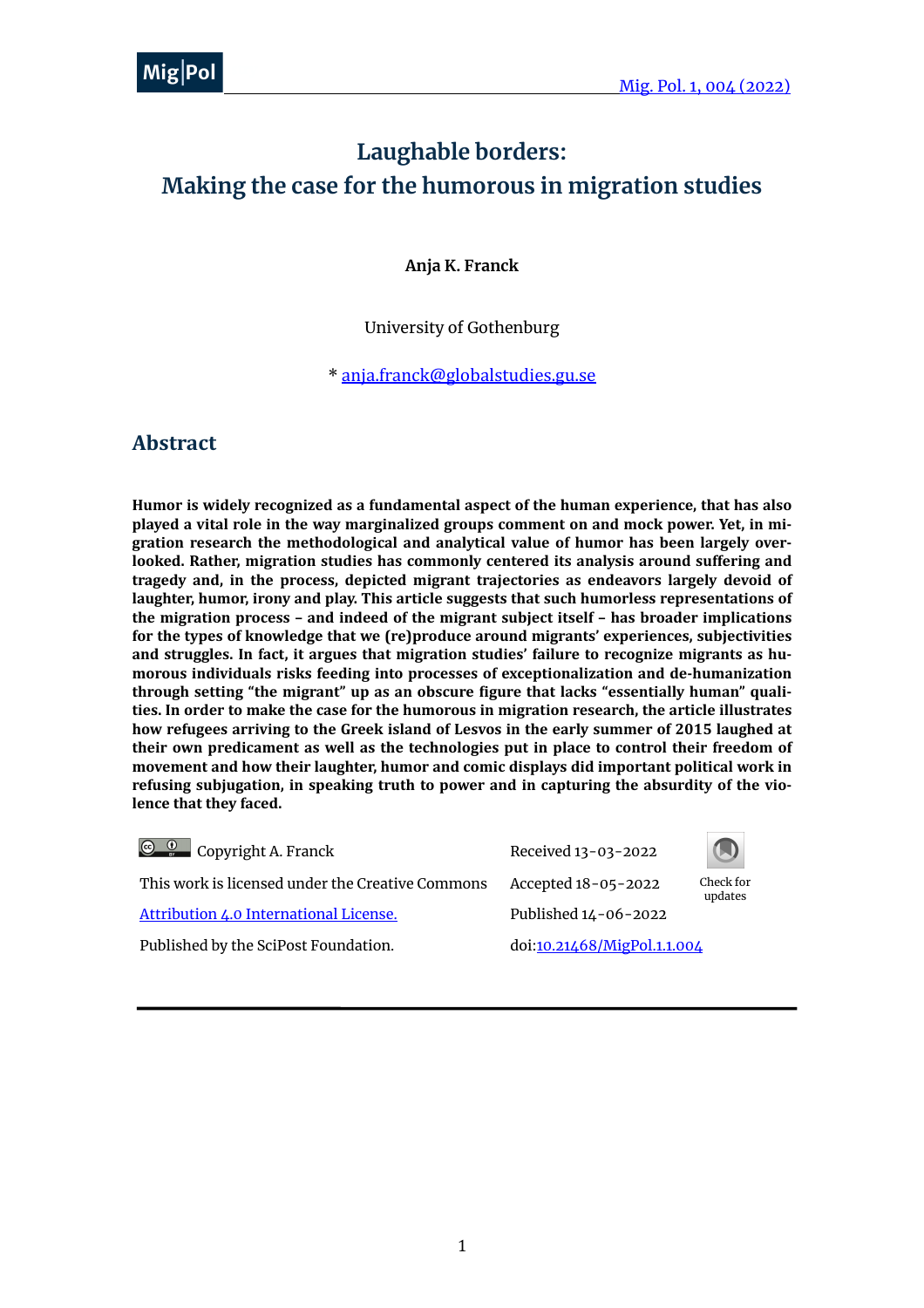#### MiolDr me<sub>l</sub>' <sup>or</sup>  $Mig|Pol$

## **Contents**

| 1. Introduction                        | $\mathbf{2}$ |
|----------------------------------------|--------------|
| 2. Approaching humor and laughter      | 4            |
| 3. Love must go on                     | 6            |
| 4. Refusing subjugation                | 7            |
| 5. To say without saying               | 9            |
| <b>6. The limits of serious reason</b> | 10           |
| 7. The end and the beginning           | 10           |
| <b>References</b>                      | 12           |

## <span id="page-1-0"></span>**1. Introduction**

Humor is widely recognized as a fundamental aspect of the human experience (Apte 1983; Berger 1997; Freud 1905/1991), that has historically also played an important role in the way marginalized groups comment on and mock power (Bakhtin 1984). Yet, in migration research, the methodological and analytical value of the humorous has been more or less entirely overlooked (but see Hernann 2016; van Ramshorst 2019). In fact, and rather to the contrary, migration scholarship has not only been exclusively dedicated to serious reason, but has also overwhelmingly centered its analysis around *suffering* and *tragedy* (Coutin and Vogel 2016). In the process, migrant trajectories have become depicted as endeavors largely devoid of laughter, humor, irony and play (de León 2015, 93) in which "the migrant" appears as an almost entirely humorless subject. While the "forensic power" of highlighting migrant suffering, as evidence of violence that may otherwise remain unseen, should of course not be underestimated (Cabot 2016, 658), we also need to ask ourselves what the almost single dedication to suffering and hardship in migration research does for the types of knowledge that we (re)produce around migrants' experiences, subjectivities and struggles. If we, for example, assume the proposition that laughter is something essentially human, then what are the implications of our failure to recognize migrants as individuals that laugh and are able find things funny (Sigurdson 2021)? In epistemic communities that celebrate "being funny" as one of the most attractive and relatable traits in a human being, and where being "humorless" is seen as lacking "a vital human quality" (Billig 2005, 11), then how does our humorless representation of migrants feed into processes of de-humanization, and the "exceptionalization" of migrants' experiences (Schapendonk et al. 2021)?

While this article will not attempt to answer these questions in full, it does seek to open the window into conversations around the methodological and analytical value of the humorous for migration research. In the following pages, I therefore set out do several interrelated things. First, I want illustrate the somewhat banal (yet, it seems, quite necessary) point, that migrants *do laugh* at their life circumstances as well as the technologies put in place to control their lives and circumscribe their freedom of movement (see also van Ramshorst 2019). To recognize this is neither to downplay the violence and injustice that migrants face, nor to exaggerate or romanticize their resilience in handling it (Fluri 2019). Rather, it is to acknowledge that for migrants – much like for everyone else on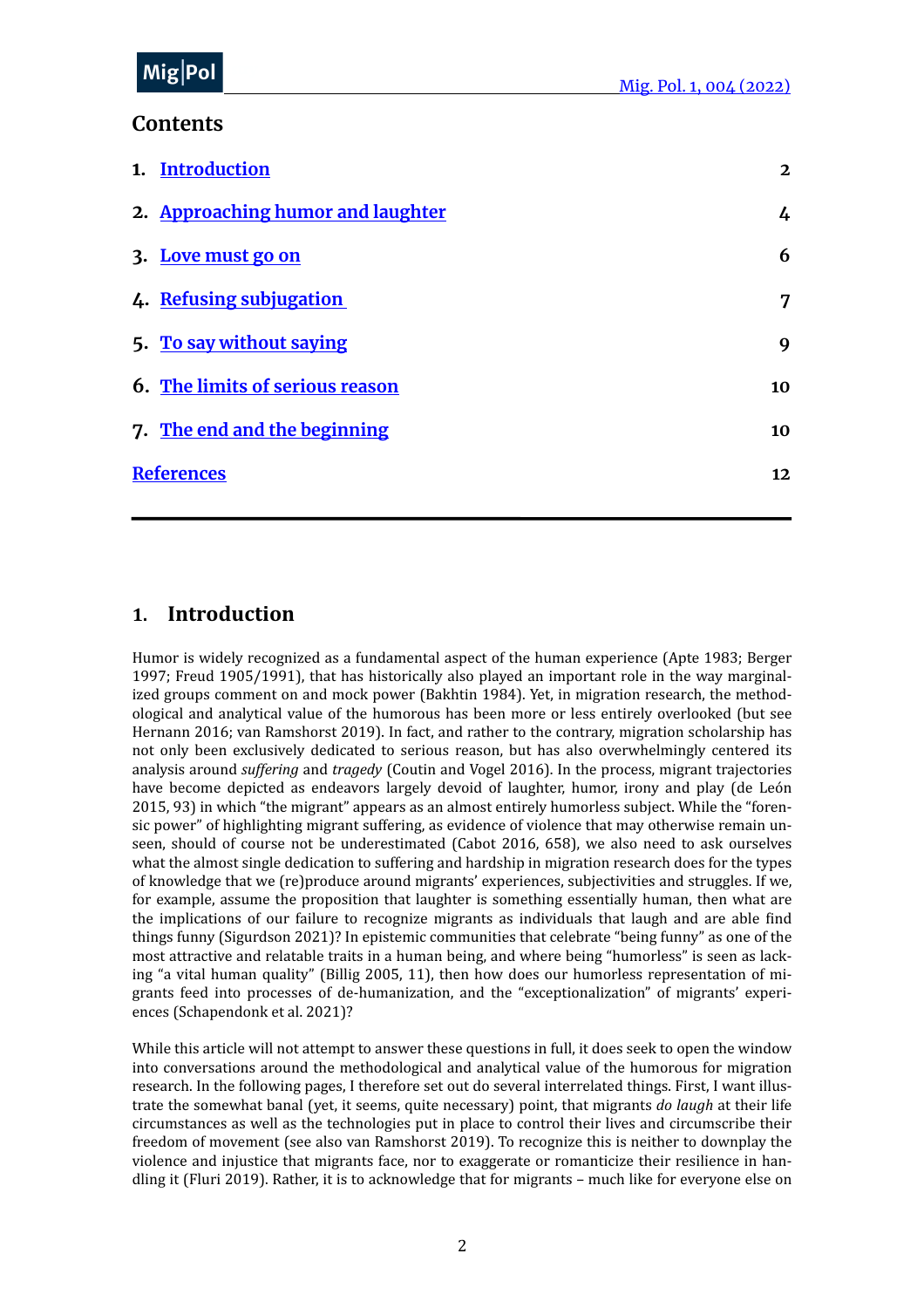

the planet – humor is part of everyday life, an integral aspect of how we interact with each other and the outside world. However, and this is my second point, migrants' humor does not merely warrant our explicit attention because it is *there* but because it *does* political work for the way migrants narrate and navigate their circumstances. Thus, while writings on migration do feature the odd mention of laughter or jokes (typically in the form of the added [ha ha ha] following quotes or through mentions of people smiling, laughing or giggling), I here seek to promote a move beyond the anecdotal treatment of humor towards a recognition of how it can help us capture the broader complexities of migrants' experiences, expose "the cracks in the system" as well as the more masked and subtle ways that power gets challenged (Goldstein 2013, 5).

In making these arguments I offer an ethnographic account from fieldwork that I conducted together with a group of researchers from my university in the Greek island of Lesvos over the summer of 2015. From the outset, this research neither intended to explicitly examine humor nor to focus on Lesvos because of its inscription in history as a great "disaster site" (Papataxiarchis 2016, 9). Rather, the original intention was to empirically investigate how migrants and refugees navigate increasingly securitized border regimes in/from a place that has a longstanding history as site of arrival, transit and departure for a variety of migratory movements (Triandafyllidou and Maroukis 2012; Tsoni and Franck 2019). However, as tens and thousands of refugees, primarily fleeing war, conflict and persecution in Syria, Afghanistan and Iraq were arriving to Lesvos over the spring and early summer of 2015 (UNHCR 2015), the focus and character of this work necessarily had to change. First, and although the terminology here is clearly very tricky, rather than focusing on different types of migratory movements, attention was turned towards *refugees*, and primarily towards Syrian refugees. This was not only due to the fact that Syrian nationals were the largest group arriving to the island at this time but also because many of them spoke English, which meant that we could engage more informally and directly with each other. The majority of the Syrian nationals arriving to Lesvos at this time were further *male*, and while we of course engaged also with women (in both a serious and humorous fashion) most of the people that we were able to follow more closely were men. Second, due to the chaotic and fast emerging situation in the island, which was exacerbated by the ongoing Greek financial crisis and the slow emergency response from the EU and international organizations, approaching refugees for formal and more structured interviews was practically as well as ethically problematic. The research therefore largely came to rely on a form of "serial hanging out" in key sites across the island (Sandhu et al. 2007). This implied recurrent observations in these different sites, making ourselves recognizable to the people inhabiting them, enabling those interested to approach us more on their own terms. We also tried to "move with" the refugees throughout the island. By that I mean that we would follow in the tracks of those who wanted to collaborate with us, sometimes in person or through them sending us photos, text or voice messages via WhatsApp as a means of documenting their experiences.

Although humor was not part of the original research agenda, it was constantly present in our interactions with people in Lesvos. Laughter kept erupting during conversations or more brief encounters, jokes around various themes were abundant, and in narrating their experiences many also relied on the comic as a mode of representation. As will be discussed further on, such humorous modes of communication performed a range of different functions. Sometimes it was occasioned by insecurity and fear. At other times it was a deliberate move to translate "tragedy into comedy" (Macpherson 2008, 1085) – using gallows humor as a means to describe and comment on their "collective precarity" (van Ramshorst 2019, 907) or the (mis)management of refugee reception in the island or the EU at large. On many occasions it was, of course, also a matter of sheer enjoyment, the simple pleasure of having a laugh with (newly found) friends and acquaintances. The fact that humor was not the focus of our research was most likely a good thing, as it would probably have hampered the organic use of humor if people would have known that we were taking note of whether they were being "funny" or not. That being said, the way that laughter and humor penetrated so many of our encounters in Lesvos also meant that I started taking note of it, thinking about its function during conversations and what it enabled in terms of knowledge-sharing. This article is essentially the result of these ponderings and it will, following a presentation of my conceptual understanding of humor and laughter, present an ethnographic account of how both the serious and the humorous were present in our meeting with a group of Syrian refugee men in the island. This ethnographic account will be followed by three analytical sections that focus on humor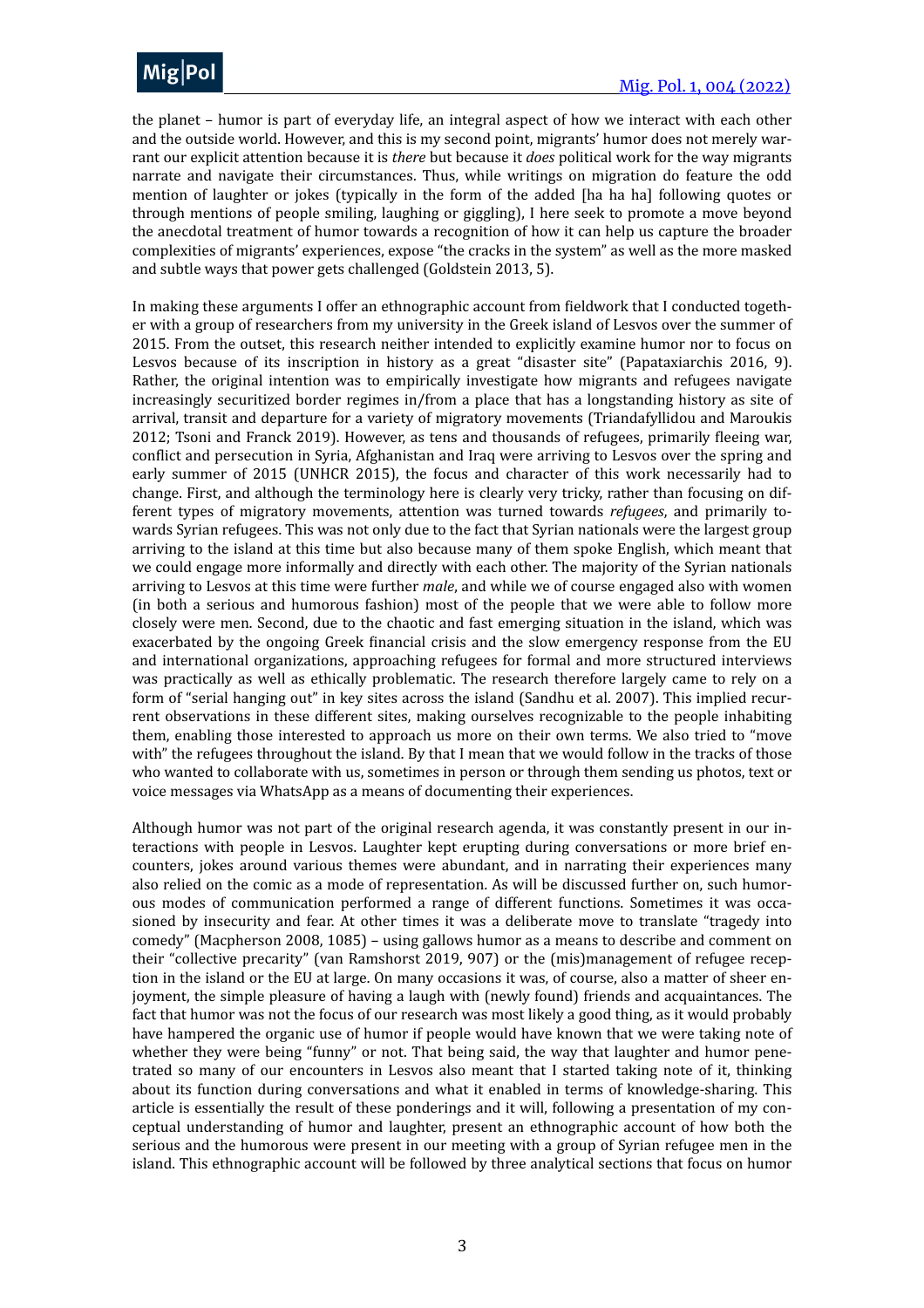

as *refusal*, the way that humor operates as a form of *ironic truth-telling* and as a vehicle for *exposing the absurdity of violence*.

# <span id="page-3-0"></span>**2. Approaching humor and laughter**

<span id="page-3-1"></span>Anyone seeking to write about humor instantly runs into several problems, the first of which is how to *define* it in a meaningful way. Although humor is universal in the sense that it is found in every society and present in most human interaction (Apte 1983; Berger 1997), there are significant differences with regards to *what we find funny*. As such, humor is both historically and spatially specif $ic$  – and the kinds of humor we appreciate, the jokes we tell and our freedom to engage with "the funny" therefore differs not only between places and but also intersects social hierarchies such as gender, class, age, pos[i](#page-14-0)tionality etc.<sup>i</sup> Humor further involves several different components that can be described as social, intellectual, emotional as well as embodied. The "paradox of humor" is further that it is neither "good" nor "bad" (Meyer 2000). Instead, humor can function as much as an "invite to come closer" (Coser 1959, 172) as a tool for exclusion (Billig 2005, 176). Many of us have likely experienced both the joys of sharing humor as well as the obliterating feeling of being laughed at. The above complexities are visible in the many different ways that humor has been conceptualized throughout history and across academic disciplines but, in essence, the main theories of humor are often summarized as: *superiority theory* (originating out of philosophy, associating humor with sense of victory or triumph); *relief theory* (common in psychological approaches, focusing on humor as the release of tensions); and *incongruity theory* (perhaps the most common in social sciences, emphasizing *disruption* as a key element of how humor operates in human interaction).<sup>ii</sup> Most contemporary humor scholars, however, recognize that there are elements in all three theories that needs our consideration if we are to understand the complexities of humor, and they are therefore often approached as complementary rather than exclusive (Raskin 1985). For my purposes here, I borrow a working definition of humor from the sociologist Giselinde Kuipers (2015) who describes humor as an inevitably social phenomenon: "a form of communication that is embedded in social relationships" and that involves "the successful exchange of joking and laughter" (p. 7). While humor may certainly be unintentional, I am here primarily interested in the "conscious" use of humor (ibid). That is, when jokes, humorous remarks or comic displays are intentionally funny.

<span id="page-3-2"></span>The second problem, that occurs very soon after the first one, is how to disentangle the relationship between humor and laughter. While I am here principally interested in laughter that results from humor, it should be noted that the two are not necessarily connected. We may for example laugh for a variety of more or less conscious reasons – and we may, as Sigmund Freud has pointed out, not even know why we are laughing at all (1905/1991). In that sense, laughter can also be viewed a "muscular" phenomenon that we are not always in control of (Macpherson 2008). An interesting example of this is how laughter can be "contagious", which also speaks to the way that it can work to disarm "seemingly predictable patterns of thinking and feeling" (ibid). Following Macpherson's work, where humor is seen as related to various cognitive processes whereas laughter is seen an "embodied act" that may or may not be the result of humor, Dittmer  $(2013, 499)$  proposes that we can "crudely map humor onto the world of the discursive and laughter onto the world of the affective." While this is useful for disentangling their difference, I am also drawn towards Michael Billig's (2005, 177) reading of laughter as *rhetorical*. Much like other forms of rhetorical communication (such as language), laughter "has to be learnt and taught" (ibid). We are thus socialized into "the rules" around where, when and how to laugh. The advantage of this approach is that it locates laughter very clearly within the social order, which also helps us highlight its potentiality when it comes to disrupting that very order (ibid 180). This, as Billig reminds us, "means more than decoding jokes in terms of their social impact or in terms of their potentiality for disrupting solemn occasions" (ibid). Rather, it requires a much closer reading of the relationship between "the individual and the social" and how the dynamics of laughter and humor are "situated within, as well as reacting against, these complex relations" (ibid).

My explicit interest here in the way that laughter and humor relate to the social order leads to a third problem, namely how to answer the enduring question of whether humor can actually accomplish anything to disrupt this order. Can humor, as Majken Jul Sörensen (2008, 169) for example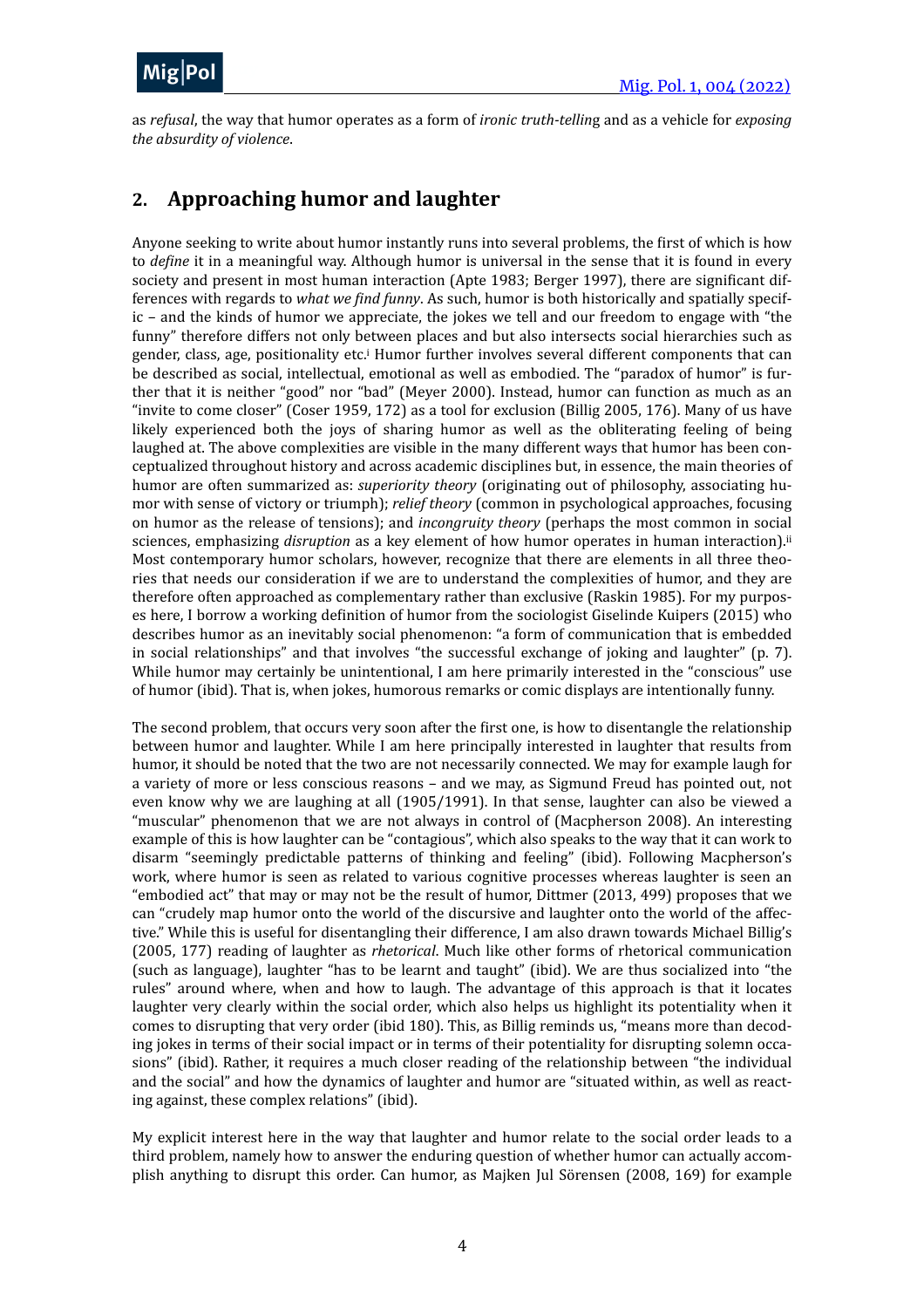

<span id="page-4-0"></span>suggests, "play an important role in resistance to oppression"? Or is its impact, like Benton (1988, 54) has argued, "as fleeting as the laughter it produces"? While there is certainly a lot of food for thought in such debates,iii Achille Mbembe's (2001, 108) reading of humor in the *Postcolony* suggests that the question of whether humor can/should be read as "resistance" or not is actually of secondary importance: "For the most part, those who laugh" are, after all, "only reading the signs left, like rubbish, in the wake of the *commandment* [the holder of power]" (ibid). What is important about humor in the context of colonial oppression is thus not whether it attempts to do (or does) any real damage to the "material base" of the ruling system (ibid 111), which Mbembe largely contends that it doesn't, but rather how it exposes, if only by accident and momentarily, the vulgarity of power that the official order "tries hard to hide" (ibid 109). Mbembe's work differs from Mikhail Bahktin's seminal argument (1984) in that he does not locate the grotesque or obscene within "non-official" or "popular" culture, but rather points towards how these elements are "intrinsic to all systems of domination and to the means by which those systems are confirmed or deconstructed" (102). Mbembe's view of the political potentiality of humor in the context of the postcolony is, however, rather "pessimistic", which has to do with his view of postcoloniality as a relationship that is not best characterized as "resistance" or "collaboration" but is rather one of "conviviality" (Fontein 2009, 388; Mbembe 2001, 110).

Taking a somewhat different stance, Lisa Bhungalia (2020), who draws on the work of Audra Simpson  $(2007; 2014; 2016)$  and perhaps above all Frantz Fanon  $(1963; 1952/1997)$ , suggests that in the context of oppression, violence and occupation humor can be read as a form of *refusal*. A focus on humor as refusal implies thinking about how it operates beyond "the specificities of particular power geometries" and rather focuses on its workings in relation to the "underlying orders on which these geometries rely" (see Newhouse 2021, 178 on refusal). This, as Bhungalia (2020, 390) proposes, means that we can approach humor as "a politics of disavowal" - a politics that is not necessarily *confrontational* in the sense that it overtly opposes power, but that is *disruptive* in the sense that it refuses to recognize and normalize the conditions of subjugation that this regime so heavily relies on. As per both Friedrich Hegel (1807/2008) and Fanon (1963), this suggests that the political potentiality of humor in the context of oppression lies precisely with the way that it deprives power (the master/colonizer) of the necessary recognition from the subjugated (the slave/ colonized). In Bhungalia's (2020, 389) words: "to laugh in the face of power is not to say: 'I oppose you'—rather it is to say: 'your power has no authority over me'." Key here is thus the work that humor does as/in acts of "turning away" from power (Simpson, 2014). My proposition is therefore that when migrants laugh at borders, they deny – intentionally or not – "authority presumed" and in doing so, they also momentarily reconfigure "the relationship between dominated and subjugated itself" (Bhungalia 2020, 389). In that sense, refusal is also generative of new possibilities (Simpson 2014) and thus of envisioning a different way of existing in the world. Reading humor as refusal does not suggest that humor is *always* about turning away from power nor that those moments when we do refuse through humor are forever lasting. Instead, key to the notion of refusal is that it is both "a stance" and a "theory of the political" that is being repeatedly pronounced by subjugated populations (Simpson 2016, 328). 

The final difficulty that I would like to mention relates to the particular sets of problems that come with writing about humor in an *academic paper*. This is not only due to the fact that academics are not a particularly funny bunch (oh come on, you know it's true - snarky tweets don't count!) but also, as Macpherson (2008, 1083) points out, because what strikes us as funny in a particular moment is both "historically and culturally relative". Beyond the problem of the reader not understanding "inside jokes" (Kuipers 2015) we are therefore also faced with the "you had to be there" type problems. In addition to that, much of the funny that goes on in a conversation is not so much about *what* is being said but rather *how* it is said. It is thus as much about intonation, facial expressions and timing as it about the actual content of the statement. These aspects of the humorous are not so easily captured in academic writing - perhaps especially for those of us who are not writing in our first language. What this means here is that the reader may not perceive what is being said, or the references to it being humorous, as particularly funny at all. While this is in many ways as natural as not being frightened by a paper on fear or saddened by a paper on depression (Oring 2003), there is often an (even if unspoken) expectation that a paper on humor has to be funny. I have, for example, presented work on humor in several academic seminars where I have received the comment: "I don't think this is funny" (again: academics...). While this might certainly be due to my own short-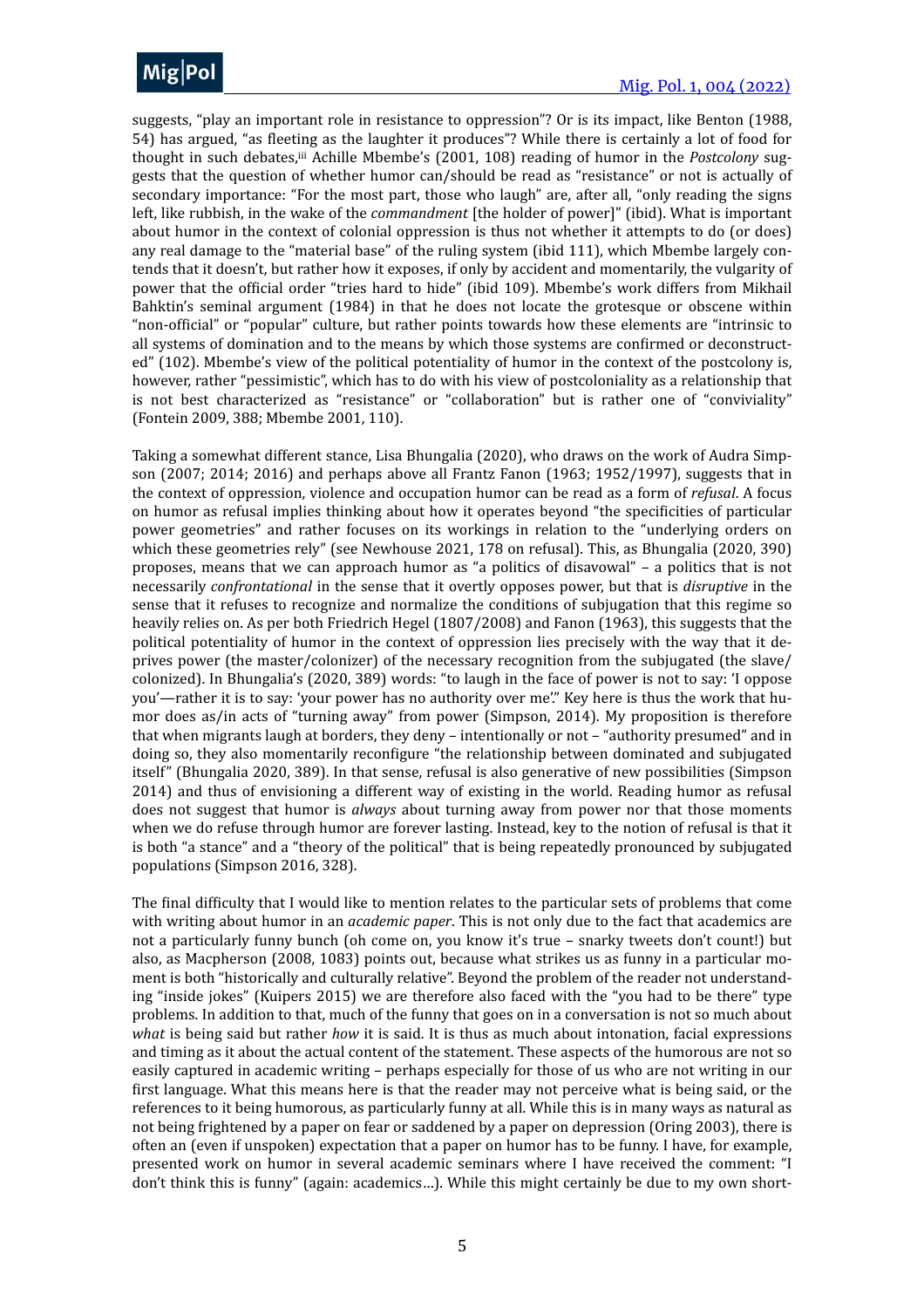

comings as a writer, I do feel the need to underline that my purpose here is not to use the comic as a mode of representation (although I agree with Phil Emmerson (2016) that the comic holds value also in academic writing), but rather to highlight the presence and analyze the workings of humor in the way migrants narrate and navigate their circumstances. Now, with the above caveats in place, we can proceed to an account of our first week of fieldwork in Lesvos.

#### <span id="page-5-0"></span>**3.** Love must go on

<span id="page-5-1"></span>On a warm Greek summer evening in June of 2015, we walk through the central parts of Lesvos' main town of Mytilene. Families, students and tourists are dining and drinking in the many brightly lit restaurants and bars along the scenic waterfront. A few blocks further down, along the fence to the Port Authority, newly arrived refugee families have set up camp for the night, resting atop cardboard boxes gleaned from a nearby alleyway. As we make our way through the port area this evening, we come into conversation with a group of Syrian men seated in a doorway. One of them presents himself as Qasim, a medical doctor from Aleppo[.iv](#page-15-1) After chatting for a moment, Qasim invites us to join the group for dinner. They have ordered food from one of the nearby restaurants and as they serve up some delicious fried fish on the back of brown paper bags, they crack jokes about the conditions under which they are now entertaining guests. Under normal circumstances, they chuckle, invited guests are not eating from paper bags.

For all of us seated in the doorway this evening, this is the first night in Lesvos. But while the group of researchers that I belong to have arrived on the afternoon flight from Athens, Qasim and his companions came ashore last night in an overcrowded rubber dinghy to one of the island's northern beaches. Due to Greek anti-trafficking laws, which at the time prohibited anyone from aiding and transporting irregular border crossers, the men had to undertake the roughly 70-kilometer-long journey towards Mytilini, across the mountains, on foot. While very little information or assistance was provided along the walk, they had encountered "an American lady" that was handing out water and bananas from the trunk of her car somewhere outside the village of Mantamados. "We like this lady", one of the men say with a big smile. "I mean, we of course have the money to buy our own bananas, but we didn't want to disappoint her. She *really* wanted to help refugees." His remark is followed by giggles in the group, making it clear how they found being on the receiving end of her charity work quite comical.

<span id="page-5-2"></span>As our evening in the doorway proceeds, the conversation flows between a range of topics – from the increasingly adverse situation in Syria and for refugees in Turkey to the journey across the Aegean Sea. Just a few weeks prior to our encounter, the European Commission had sought the support of the UN to use military force in handling the smuggling networks that aid refugees on their route to Europe.<sup>y</sup> This proposal is met by quiet mumbles and headshakes in the group. Not entirely sure of what our stance on this matter is, one the men lean forward, smiles and says in an exaggeratedly innocent voice: "Forgive me, but your policies are a little stupid, don't you think?" He continues to smile while observing our reaction: "I mean, how can you fight smugglers through bombing small rubber dinghies full of refugees?" We all laugh and shake our heads in response. Because, obviously, you cannot.

An hour or so later, while discussing the situation unfolding around us in Lesvos, one of the men seated at the back of the group, and that has thus far only observed the conversation, asks Qasim to translate for him. While Qasim looks like he has trouble holding back his laughter, he obeys the man's request. In a somewhat strained voice, he translates: 'Excuse me, but is either one of you a dentist?" The whole group erupts in laughter, urging the man to open his mouth to show us the missing tooth in his upper jaw. We stare at him – and the others – puzzled by this reaction from the group. Qasim laughingly explains: "When we stepped ashore on the island, he was so happy he waved his hands in the air and knocked out his own tooth!" The man missing a tooth shrugs his shoulder and soon joins in the laughter. I remember thinking that "oh man, they will mock you forever on this one".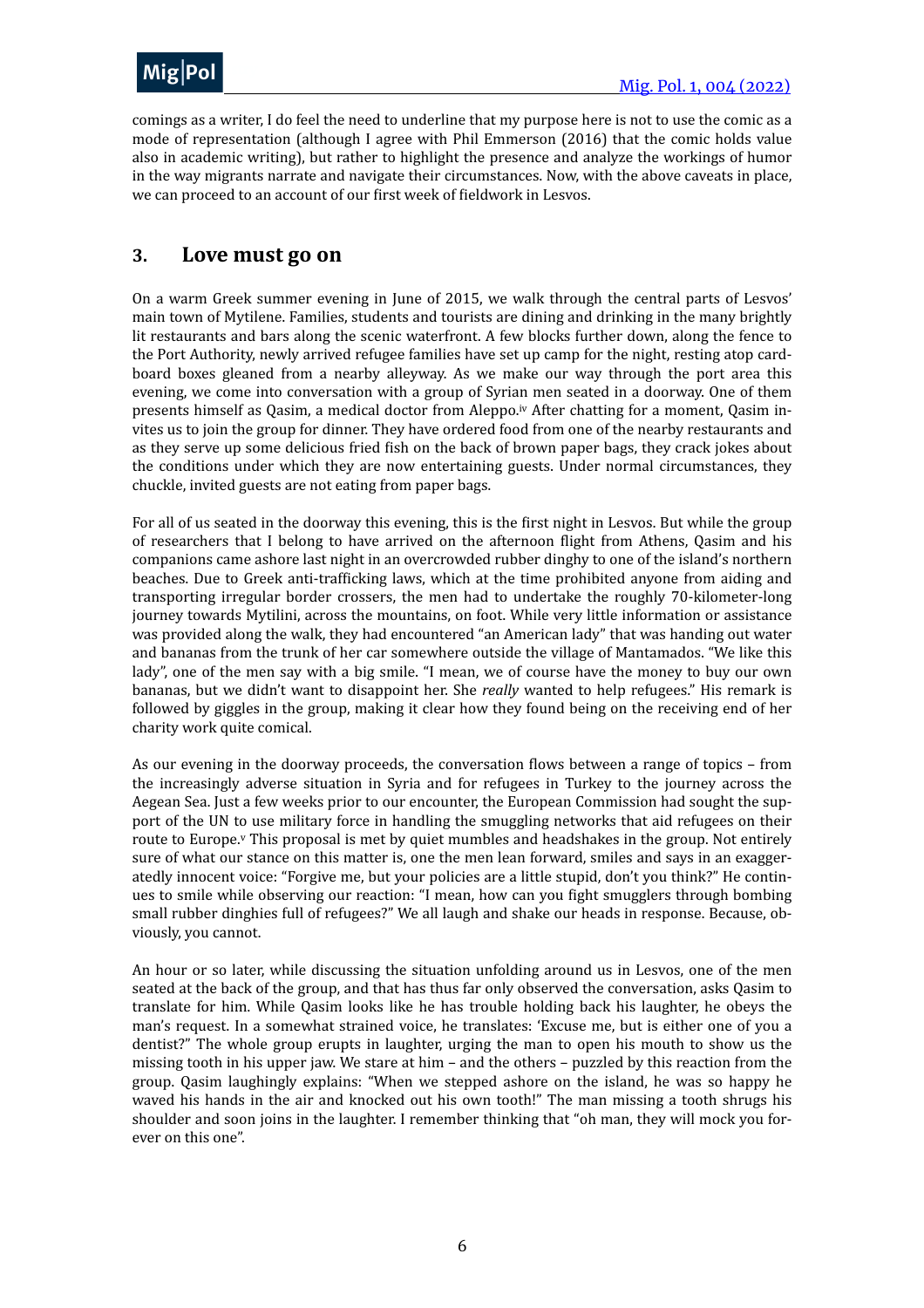

Over the coming week we follow Qasim and his travel companions in their endeavors to get registered with the authorities and receive permission to leave the island. Together, we try to make sense of the many levels of authority that such procedures include and the chaotic and constantly changing technologies used to register arriving refugees in various sites throughout the island (see for example Bousiou 2020; Papada et al. 2020; Rozakou 2017). The end game of this procedure, we soon learn, is an administrative deportation order, which *de jure* expels refugees from Greek territory but *de facto* sets them free to make arrangements for "voluntary departure" elsewhere (Lauth Bacas 2010). In fact, obtaining this administrative deportation order is at this point in time the only way that refugees can (legally) leave the island, and the deportation order is therefore largely conceived of as a "travel" rather than "expulsion" document (Franck 2017; Trubeta 2015). For Qasim and his travel companions, the journey towards receiving this document begins with initial registration in the port of Mytilene, upon which they are taken to the temporary holding camp of Kara Tepe to await transfer to Moria First Reception Center, where the formal registration and fingerprinting for the Eurodac database is supposed to take place.

As we visit the group in Kara Tepe the next day, the camp is filling up with people. While the municipality has organized some larger military tents, most people are sleeping in regular camping tents that they have themselves purchased in sports shops in Mytilene or under canvas sheets hung between the olive trees that surround the camp area. At this point in time, the camp has a shortage of more or less everything that constitutes basic humanitarian provisions. There is not enough food or sanitation and the smell in the camp is therefore not particularly pleasant. As we sit down with Qasim and the twenty other people that he shares a tent with, one of the men suddenly gets off the floor and starts excessively spraying perfume in the air. The scene is comical and intended to make us laugh, but perfectly captures the undignified conditions that people are forced to endure in the camp. 

For Qasim's group the stay in Kara Tepe will last for six days, upon which they receive the unexpected news that they, due to overcrowding in the Moria camp, are to be transferred directly to mainland Greece. Having received a WhatsApp message about their departure, we make our way to the ferry terminal in the Port of Mytilene to see the group off. As we pass the parking lot outside the Port Authority a man in a larger group of Syrian men shouts towards us: "Are you journalists or activists?" When we respond that we are neither, but rather researchers from Sweden, his face lights up and he throws his hands in the air: "Oh, Sweden! It's the Syrian dream! You know the American dream? Well, Sweden is the Syrian dream!" The group walks away laughing, and the man is patted on the back, congratulated for his successful joke.

When we finally manage to locate Qasim and the others in the huge crowd of people waiting to board the ferry, one of the men in their group says that they have a favor to ask us: "Once we are up on deck and the ferry sails out, could you please sing 'My heart will go on'? You know? The Titanic song with Celine Dion?" Our puzzled answer went something along the lines of: "Eh, what? Why? No! Wait, dude, it's not a good idea! The Titanic sinks!" But the men persist: "It doesn't matter! I want to be Rose," one of the men laughingly exclaims, holding his arms out in the air in the classical "Rose pose". Following some debating amongst ourselves we finally cave. As the ferry departs, we see Qasim and the others by the railing on the upper outdoor deck, several of them posing as Jack and Rose. Below, on the pavement we wave our scarfs and laughingly sing:

<span id="page-6-1"></span>*Near, far, wherever you are, I believe that the heart does go on. Once more you open the door, and you're here in my heart, and my heart will go on and on.*<sup>*[vi](#page-15-3)*</sup>

#### <span id="page-6-0"></span>**4. Refusing subjugation**

<span id="page-6-2"></span>It is of course hard to know precisely what prompted Qasim and his companions to mimic this famous movie scene during their departure from Lesvos. But the resulting laughter  $-$  as we were standing there waving at each other and in the WhatsApp messages that followed – no doubt provided a moment's relief from the bizarre, unpredictable and intense situation unfolding around us. <sup>[vii](#page-15-4)</sup> In the context of adversity, such moments should not be underestimated. To the contrary, they can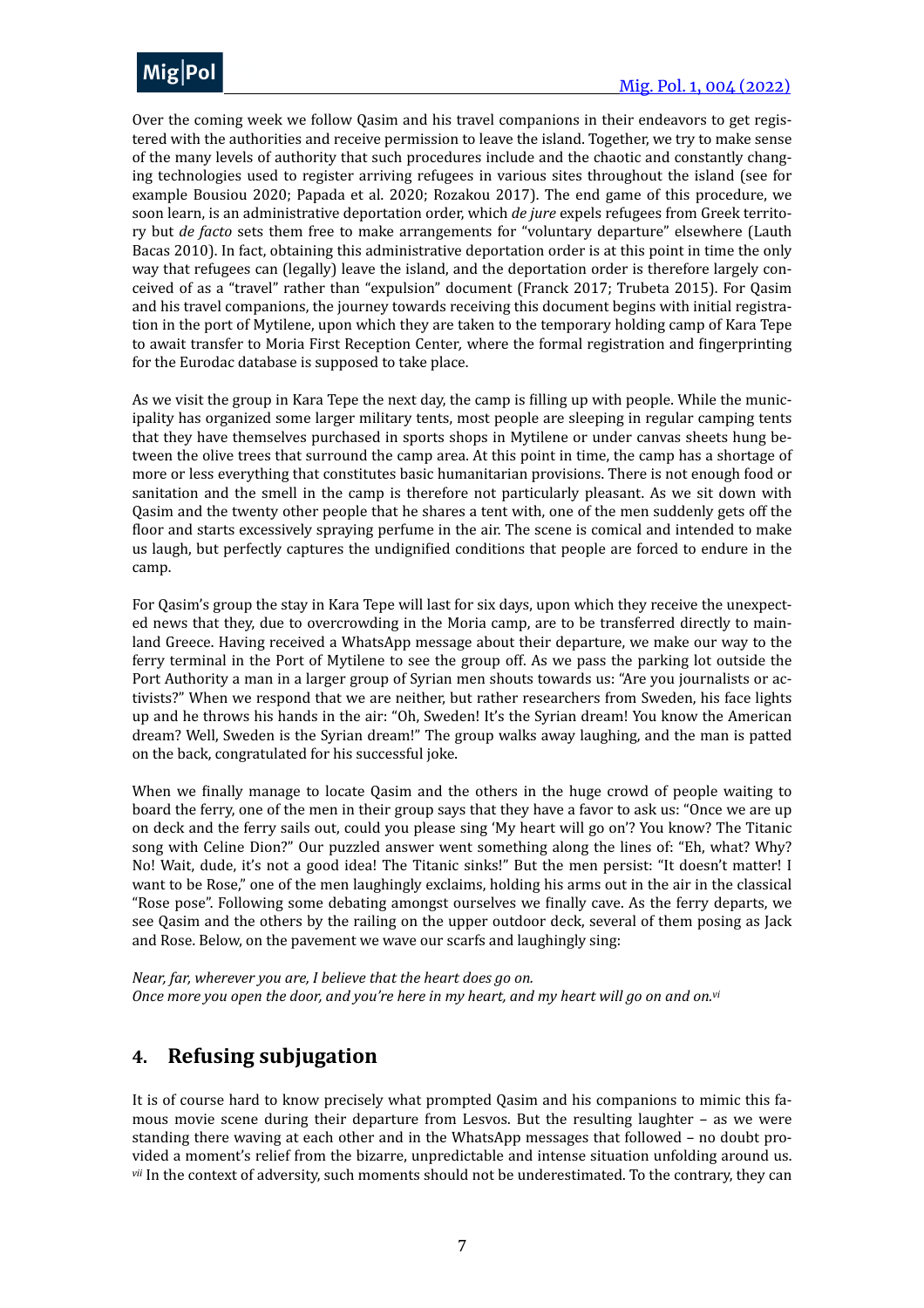function as tools for temporarily reclaiming time and space, in ways that install a sense of "normality" (Trnka 2011, 322) and "provisional safety" (Fluri 2019, 126; see also Mayo 2010). Thus, while laughingly posing as Jack and Rose on the upper deck of this ferry clearly does not do much in terms of providing any physical safety during a perilous refugee journey, it can nonetheless install a momentary feeling of "mastery" over a situation that is clearly beyond one's control (Trnka 2011:340). In that particular moment, when standing on the deck of that ferry, these men were thus the "authors" of their situation, authoring "an emotional sensibility" that could momentarily replace their stress, anxiety and fear (ibid). What is important about this is thus that while the use of humor in stressful moments can certainly be read through a more individual(istic) lens of coping or relief (the more common approach in psychology, see Billig 2005), it is also inevitably "a product of agency and struggle" (Bernal 2013: 301). And, as such, it is also political (Brassett et al 2021, 4).

<span id="page-7-1"></span><span id="page-7-0"></span>Dismissing this Titanic moment as a mere "funny anecdote", as a bunch of dudes goofing around, viii is therefore to miss a potentially insightful moment of learning. We can, for example, consider what their comic stunt *did* to recast the politics of that moment (Butler 1999) - and thus ask what posing as Jack and Rose did for what it meant "to be" a refugee in relation to the dominant order (De Genova 2005, 169). Most of us are likely familiar with the singular modes of knowledge that have developed around who constitutes "a refugee" - and the way that these have tended to "deny the very particulars that make people something other than anonymous bodies" (Malkki 1996, 389; see also Malkki 1995; Johnson 2011). Whether constructed in relation to racialized masculine threat or feminine victimhood (Gray and Franck 2019), it is central to such modes of knowledge that the refugee body itself is marked as "wounded" in order for it to be legible as a *real* refugee body. In fact, it still seems to be quite puzzling when refugees "don't *look* like refugees" (Malkki 1996: 384, emphasis in original). A striking example of this in the context refugees arriving to the Aegean Islands since 2015, was the confusion, anger and outright hatred leveled at refugees that took celebratory selfies upon their arrival to European shores.<sup>[ix](#page-15-6)</sup> In social media, photographs of smiling and laughing refugees taking selfies were turned into memes whose very purpose it was to question the validity of their protection needs. A photograph of a Syrian woman smilingly taking a selfie upon her arrival to Kos was for example circulated with the caption: "Nothing says traumatised refugee like a grinning selfie took [sic] on the latest Samsung mobile phone" (Madörin 2021, 2). Along similar lines, a photograph featuring a group of male Syrian refugees that were laughingly taking a group selfie on another beach in Kos, was retweeted by the Swedish far-right parliamentarian Kent Ekeroth with the words: "Starving, vulnerable Syrian refugees arrive to the Island of Kos and take out their selfiestick to immortalize their relief" (August  $14th$ , 2015, my translation). While the fact that refugees were in possession of smart phones, and that they used them to take selfies (with or without selfiesticks), seemed to be very troubling in itself, the fact they also had the audacity to smile, laugh and celebrate while doing it was taken as additional evidence that they were clearly not *real* refugees.

By turning their departure from Lesvos into a moment of laughter and play, Qasim and his companions, much like the refugees taking celebratory selfies, clearly failed their obligation to visibly perform suffering and subjugation. Instead, they used this moment to poke some fun, enjoy themselves and laugh – and in the process they also reclaimed their expressiveness, subjectivity and humanity (Bhungalia 2020, 400). But rather than seeking to identify Qasim and his companions as "resistors" of the European border regime (Abu-Lughod 1990, 41), I suggest that we read the Titanic moment as a much more fundamental "unmasking" of that regime, its very premise and underlying logic. Their comic stunt should then not be read as (overtly or covertly, directly or indirectly, intentionally or unintentionally) resisting power, but is rather about momentarily "turning away" from power altogether (Simpson 2014) – and in that sense it represents "a disinvestment with the order that is" (Bhungalia 2020: 400). As Simpson (2014, 107) points out, such disinvestment also involves pleasure. There is, in other words, *enjoyment* in those moments when we refuse to be told who we were, who we are and what rights we have. Such moments of refusal, she proposes, involve several layers of consciousness and play that can go something along these lines: "I am me, I am what you think I am, and I am who this person to the right of me thinks I am, and you are all full of shit, and then maybe I will tell you to your face' and 'Let me tell you who you are'" (ibid). Or, in the case of the Titanic moment, perhaps something like this: "I don't really care who you are, who you think I am. I am Jack and my friend here is Rose and we are boarding the Titanic on route to Athens."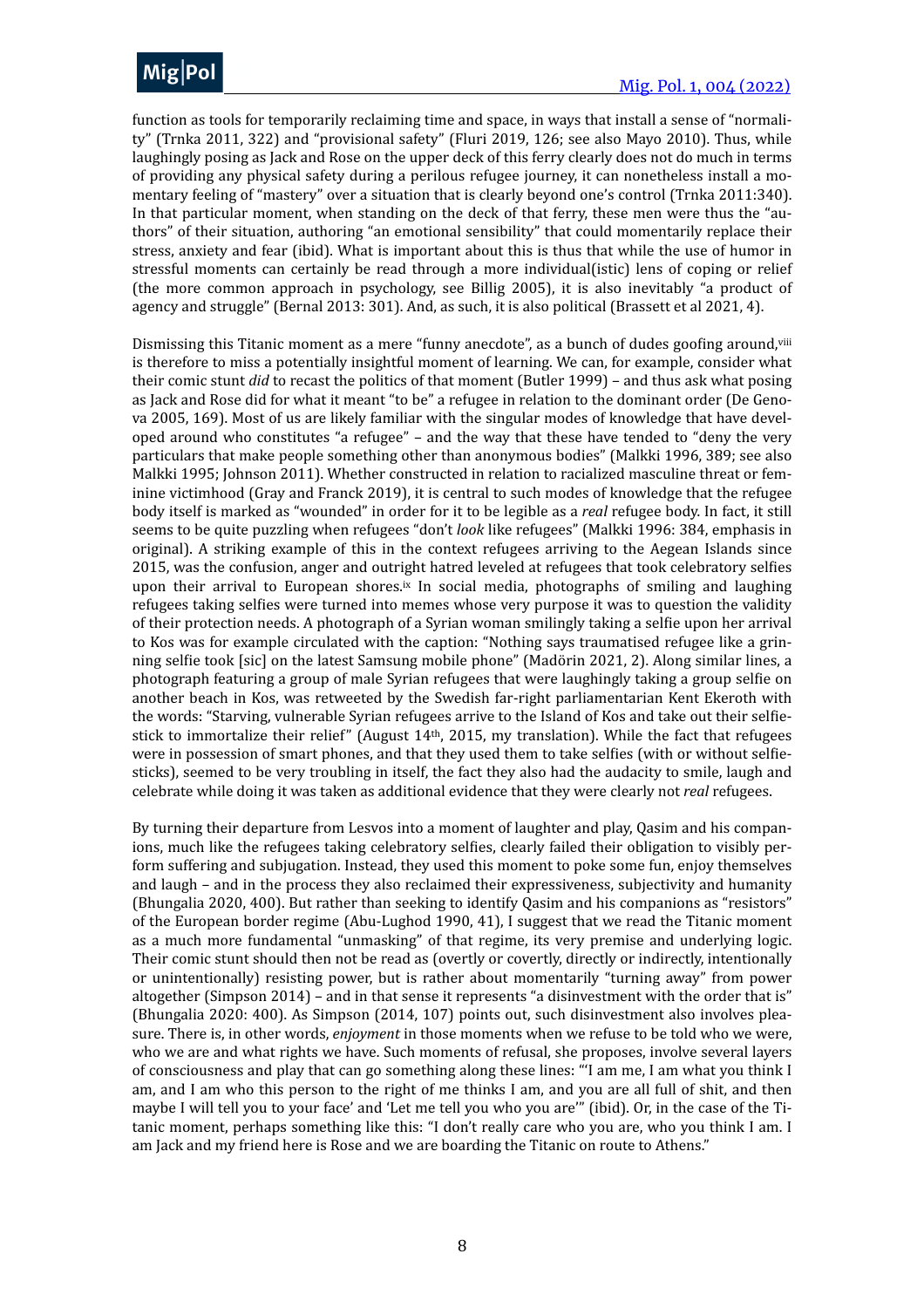MiolDr me<sub>l</sub>' <sup>or</sup>  $Mig|Pol$ 

## <span id="page-8-0"></span>**5.** To say without saying

Beyond the Titanic moment, there is likely not much that is unique about the way that laughter and humor kept resurfacing in our encounter with Qasim and his companions. To the contrary, as I have argued elsewhere (Franck 2021), whether we pay explicit attention to it or not, humor often forms an integral feature of ethnographic fieldwork. It is present in the form of laughter, wit or jokes - and as researchers we often intuitively use the humorous as a means to break the ice when meeting new people, to diffuse tense situations, to mitigate our privileges or to show solidarity. The problem is, however, that we rarely reflect more precisely on what the humorous *does* in the research encounter (but see Hernann 2016; van Ramshorts 2019)- and what the shapes of knowledge "might look like" (Simpson 2007, 68) if the laughter and humor of migrants was accounted for in our analysis. Here, I would therefore like us to think about the more precise workings of the humorous as a vehicle for commenting on issues that are difficult, contentious or even taboo to speak about (see also Goldstein 2013). One example of this in our work in Lesvos was how humor was used to mitigate statements that could be perceived as more politically charged. Consider for instance how Qasim's companion would rely on smiles and an innocent voice when calling EU policies "a little bit stupid" or how the group giggled while mocking the American lady's deep desire to "help refugees". Not entirely certain of our position on these matters (maybe we agreed with the EU's suggestion to bomb smuggling boats or shared the need to hand out bananas to refugees), the "safest" option was to lean on the humorous as a "rhetoric of politeness, smoothing over conversational difficulties that otherwise would arise" (Billig 2005, 191). This more intuitive usage of humor when commenting on sensitive issues speaks not only to the social competence (or "politeness", in Billig's terminology) of the person making the statement but also to a political awareness around which issues are contentious or not, i.e., which issues require a humorous framing in order to not offend or complicate a relationship. As such, the smiles, giggles and jokes must be understood as speaking from and to the social order.

Studies of humor in the context of adversity and violence have further suggested that humor often operates as form of ironic "truth telling" (Goldstein 2003; Trnka 2011). A less regulated form of speech (Foucault 1990) that holds the potential to both expose and subvert dominant narratives (Hernann 2016,  $68$ ). One reason for this, if we are to believe the sociologists, is that the inherent incongruity of humor allows it to perform "breaks" in human interaction, which is also why the humorous is generally believed to hold a potential for transgressing social norms (Kuipers 2009, 221). Consider for example how comedians are often pushing the envelope of what we are "allowed" to talk or joke about, or how offensive and outright racist opinions are made more "acceptable" through humorous framings (Billig 2001). Michael Mulkay (1988) suggests that humorous modes of communication, as a difference to more serious ones, do not hold the same demand for coherence, reason or even truth. In the humorous mode we are therefore much freer to play with misunderstandings, irrationality and contrast. This also means that even as we make jokes about very serious or contentious issues, humor tends to be associated with a degree of "innocence" (Jul Sörensen  $2008$ ,  $171$ ).<sup> $x$ </sup> In this capacity, it can also work as a protective shield in the sense that we can mitigate – or even entirely reverse – statements through claiming that we were "only joking".

<span id="page-8-1"></span>This ability to use humor as a means to "say without saying" is clearly important in empirical work on migration (see also Hernann 2016), given that the people we talk to often find themselves in a socially, politically and legally precarious position. It may therefore be precisely in moments of laughter, joking or mockery that we can gain insights into how people comprehend their circumstances, comment on their social and political surroundings (ibid) and, as discussed above, insist on their humanity and refuse subjugation (Bhungalia 2020). This, of course, requires that we first accept the premise that refugees are humorous individuals, and that they, much like the rest of us, encounter the world and their circumstances using a whole array of emotions, expressions and positions *including* laughter, gallows humor, comedy, wit, irony, mockery and play. Once we have accepted that premise, and thus tried to move (if ever so slightly) beyond the "stickiness" (Ahmed 2004) of their suffering and victimhood, we can also begin to ask what humor captures "that other languages do not" (Bhungalia 2020, 394).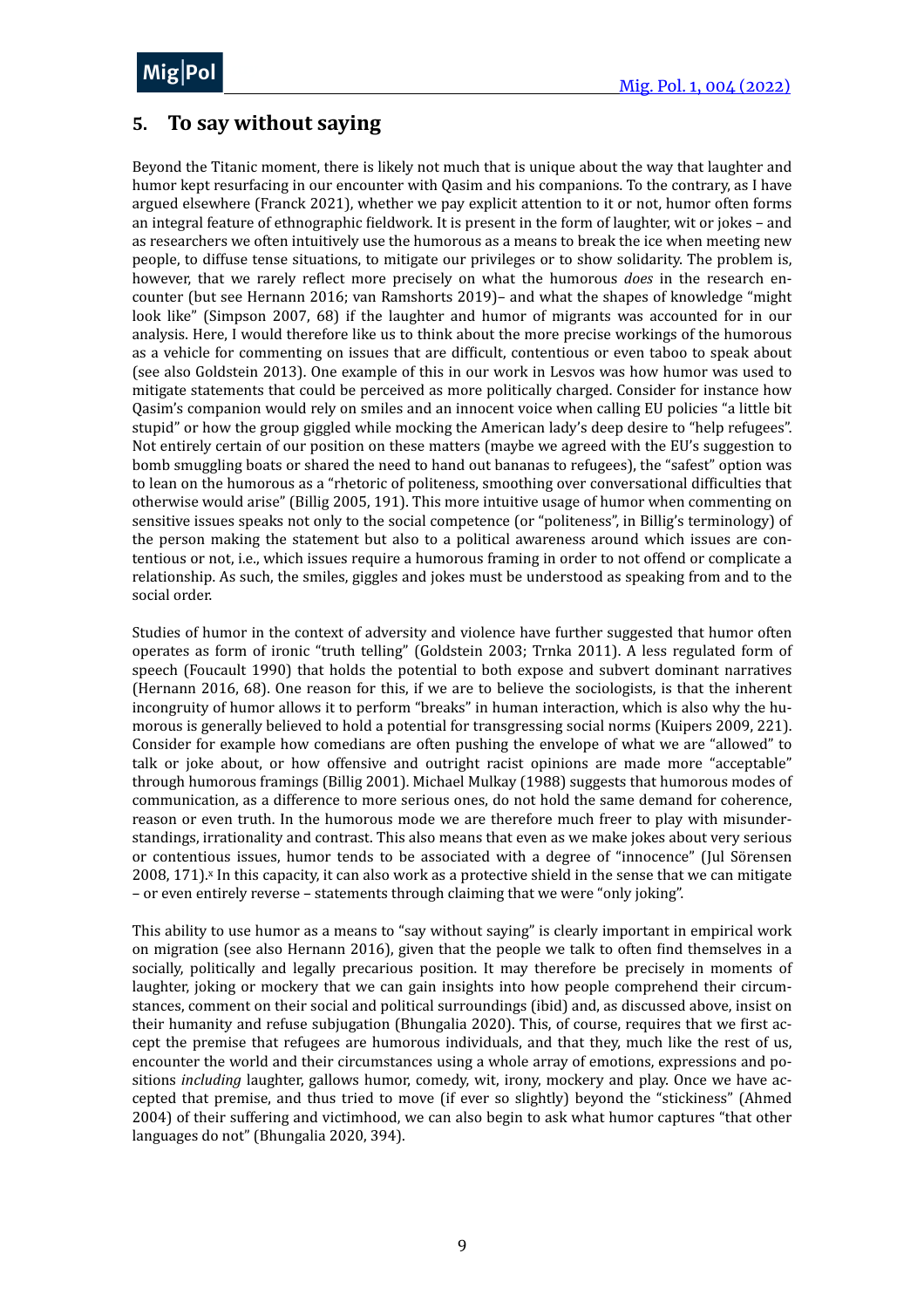# <span id="page-9-0"></span>**6. The limits of serious reason**

<span id="page-9-2"></span>Mikhail Bakhtin's (1984) writing on the history of laughter, highlights how humor has not always held a marginal place in knowledge production. Whereas the knowledge ideals brought about by "Enlightenment" (with its dedication to "reason" and "empiricism", see also Watson 2015) paved the way for a view of the humorous as more or less irrelevant in serious analysis of the world, the Renaissance period rather saw laughter as holding a deep philosophical meaning: a "peculiar point of view" from which "the world is seen anew, no less (and perhaps more) profoundly then when seen from a serious standpoint" (Bahktin 1984, 66). Rather than dismissing humor as irresponsible, irrational or even hostile (Morreall 1989),[xi](#page-15-8) this historical view of humor thus acknowledges that there are certain aspects of the world that are "accessible only to laughter" (Bahktin 1984, 66). While contemporary social science research has largely neglected – or even rejected – this proposition (Watson 2015), empirical studies on the workings of humor in more precarious and violent settings have made the point that humor is particularly helpful for "identifying the absurdity of violence and the ambiguity and insecurity it fosters" (Fluri 2019, 127; see also Goldstein 2013; Trnka 2011). Such studies hold that in the context of poverty, protracted precarity, racism and injustice, laughter becomes "a means of giving voice to situations that strikes one as radically irregular" (Trnka 2011, 338). In other words, and as Nicholas de Genova (2005, 168f) points out, when the surreal is an integral "facet of everyday life itself" humor emerges as an important "tactic" of survival. Precisely these dynamics, I would argue, were also at play also in Lesvos, which was visible in the abundance of jokes and witty remarks that ranged a variety themes, such as: how one could find out how to get registered, how long this procedure would possibly take, why one person in the group had to remain "forever in Lesvos" while his travel companions were leaving the next day, how to obtain a ferry ticket, what line to wait in and which identity to emphasize if you were a *Palestinian* Syrian and not just a *Syrian* or which borders were open further along the route on that particular day if you were not Syrian at all, what the document with your name misspelt actually meant, where all the "blond people" came from that suddenly appeared to offer assistance on beaches, in camps and other sites, and where Europe's "famous human rights" had gone to.

While joking here certainly provided a fun, if fleeting, escape from the seriousness of their circumstances, the humor of refugees in Lesvos also carried knowledge about the situation unfolding in the island and in Europe at large. In fact, jokes and comic displays were often acutely precise in exposing the absurdity of their current predicament. Just consider, for example, how effectively the simple comic stunt of spraying perfume around the tent in Kara Tepe, or how the jokes around invited guests having to eat on brown paper bags, identified the indecency and indignity of refugee reception in the island. But such humorous framings, I argue, also disavowed these conditions - in the sense that they represented a refusal to "normalize" them (Bhungalia 2020, 389) and "be drawn into" the very politics that enabled them in the first place (Wright 2018, 130; see also Simpson 2014). Laughing at the European border regime, and the conditions of refugee reception that it produces, thus shifted the focus - and set this regime up as ridiculous rather than almightily powerful, consistent or rational. While such discursive shifts may not cause much damage to the actual material reality of border enforcement or refugee reception, I would argue that it does help us challenge "the mythologies of power" (Mbembe  $2001$ ) that are, in fact, essential for upholding and justifying the cruel and unjust treatment of migrants along and beyond our borders.

# <span id="page-9-1"></span>**7.** The end and the beginning

This article has been long in the making. It has been written and re-written more times than I can count. Having finished it now (if an article is indeed ever finished...), my hope is that it will be read by migration scholars as a provocation, but also an invitation to conversations around the presence, utility, meaning and politics of humor in our joint endeavors to understand the complexities of migration. Scholars much more seasoned and articulate than I have already pushed migration studies towards a recognition of migrant agency. Through their work they have complicated simplistic and colonial notions of victimization and/or threat and stressed the ethics and politics involved in representing migrants' experiences and struggles. It is my conviction that such debates would benefit greatly from taking humor seriously. Not the least because it allows us to recognize that people,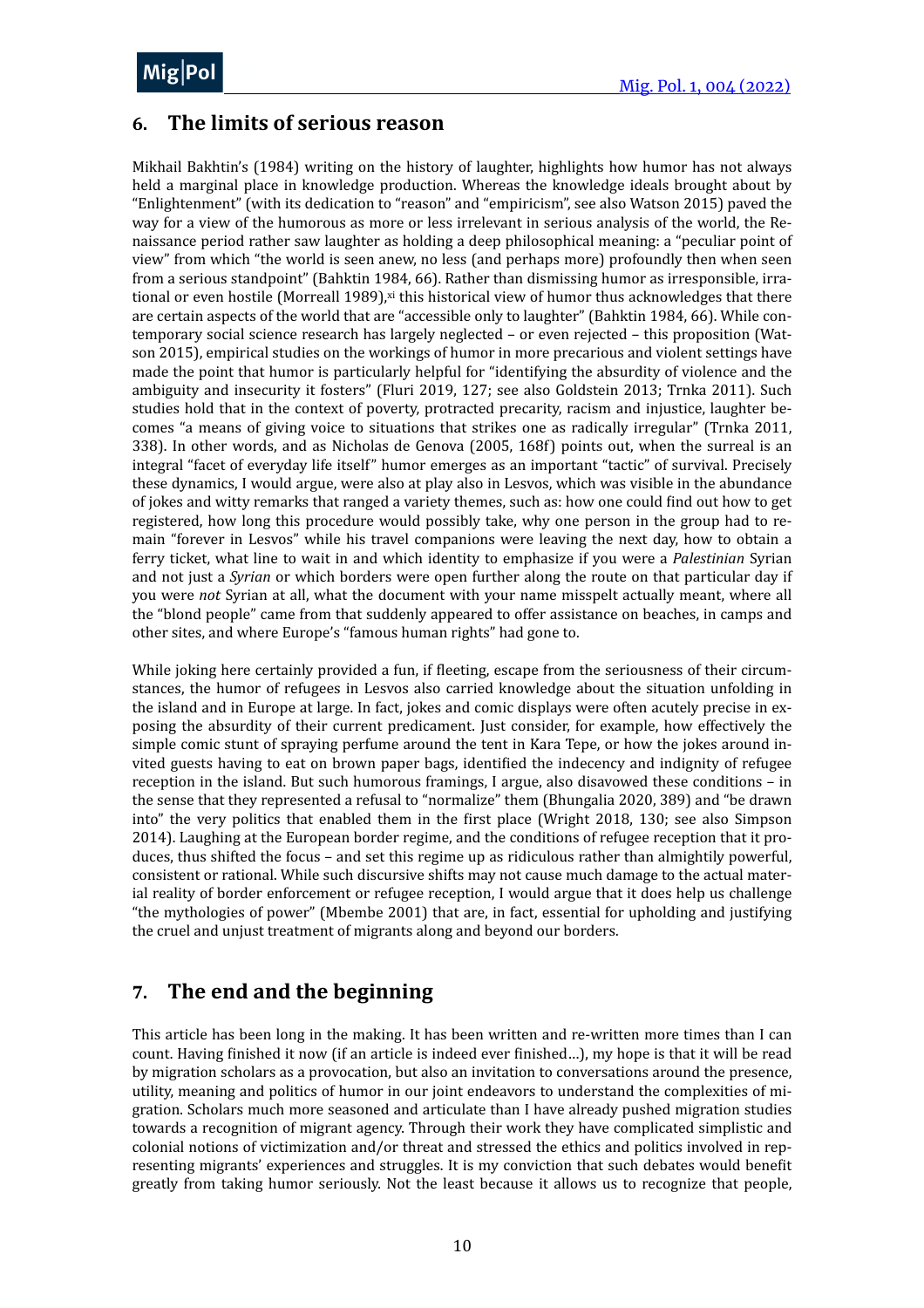

even when put under the most extraordinary pressure, are going to be *people* – and it is part of that experience to laugh, to giggle, to turn tragedy into comedy, to mock each other and our oppressors and to play as a simple means of enjoying ourselves. While people certainly have different possibilities and propensities to turn to humor in our everyday lives and in times of hardship, I would still argue that it is problematic, or even dangerous, to categorically deprive people whom are labelled "migrants" a sense of humor. Because it places "the migrant" in the category of people with whom it is very difficult to identify and signals that "migrants" are people that lack something essentially human. Or even worse, that they are, along the lines of Amos Oz's reading of the humorless "fanatic": dangerous (see Sigurdson, forthcoming).  $xii$  My appeal here is therefore that we recognize how the laughter of migrants and, of course, of refugees, is as much about "turning away from power" as it is about a "humanity denied" (Bhungalia 2020, 398).

<span id="page-10-0"></span>Now, the critical reader (here's looking at you Reviewer two) may now feel the need to point out that there are also risks in overstating the presence or meaning of humor in migrants' experiences. This reader may be right. But my proposition here is not that we turn "the migrant" into "the clown" (although even that would perhaps be better than the eternal "victim" representation). Rather, my suggestion is that migration scholarship needs to move beyond the occasional anecdotal refence to laughter and humor in migrant narratives (the: "she says with a smile" or the [ha ha ha]) and actually analyze what it means. Without having to spend a decade reading humor theory (trust me, it still wouldn't be enough), we need to, at a minimum, ask what kinds of knowledges, experiences and preferences the humorous can capture, which the serious has a more difficult time doing. What does a humorous framing mean for what for is actually being said? What does laughter in the face of hardship and oppression tell us about how different groups of people understand, comment on and refuse their subjugation? Along with Cate Watson  $(2015, 408-409)$ , I would argue that failing to recognize the presence and function of humor in human interaction – *including* "in the human activity that we call 'research'" - is not only to exist in "a state of denial" but it also risks undermining the research that we conduct. It places us "like one of Kafka's heroes, in the absurd position of someone 'seeking to unravel the mystery of the irrational by rational means' (Reiss, 1949 in Watson 2015, 409)". Rather than clinging to suffering as if it was the only means of understanding migrant experiences, we can thus learn a great deal from recognizing migrants' laughter and from analyzing what it tells about the contours of power that are so central to critical readings of contemporary border regimes. In fact, and only somewhat accurately paraphrasing Judith Butler (1999, xxvii), [xiii](#page-15-10) I propose that migrants' laughter is indispensable for exposing how *laughable* borders are.

# <span id="page-10-1"></span>**Acknowledgements**

I owe a big thanks to Joseph Trawicki Anderson and Darshan Vigneswaran for having endured several years of my more or less coherent thinking on the importance of humor for migration research – and for their vital support in finally getting the article done and submitted (happy now?!). Thanks also to Samid Suliman, Maria Stern, Jan Bachmann, Martin Lundqvist, Elizabeth Olsson, Annika Lindberg, Anna Wyss and Sarah Hughes for their feedback on very early (and more absurd) versions of this article, and to Jessie Jern, Emanuelle Brandström Arellano and the publication workshop crowd at SGS for comments on its later incarnations. Through Migration Politics I have also received some great feedback at different stages of the writing process, thanks especially to Saskia Bonjour, Patrícia Nabuco Martuscelli, Ann McNevin, Munira Khayyat and Kim Huynh.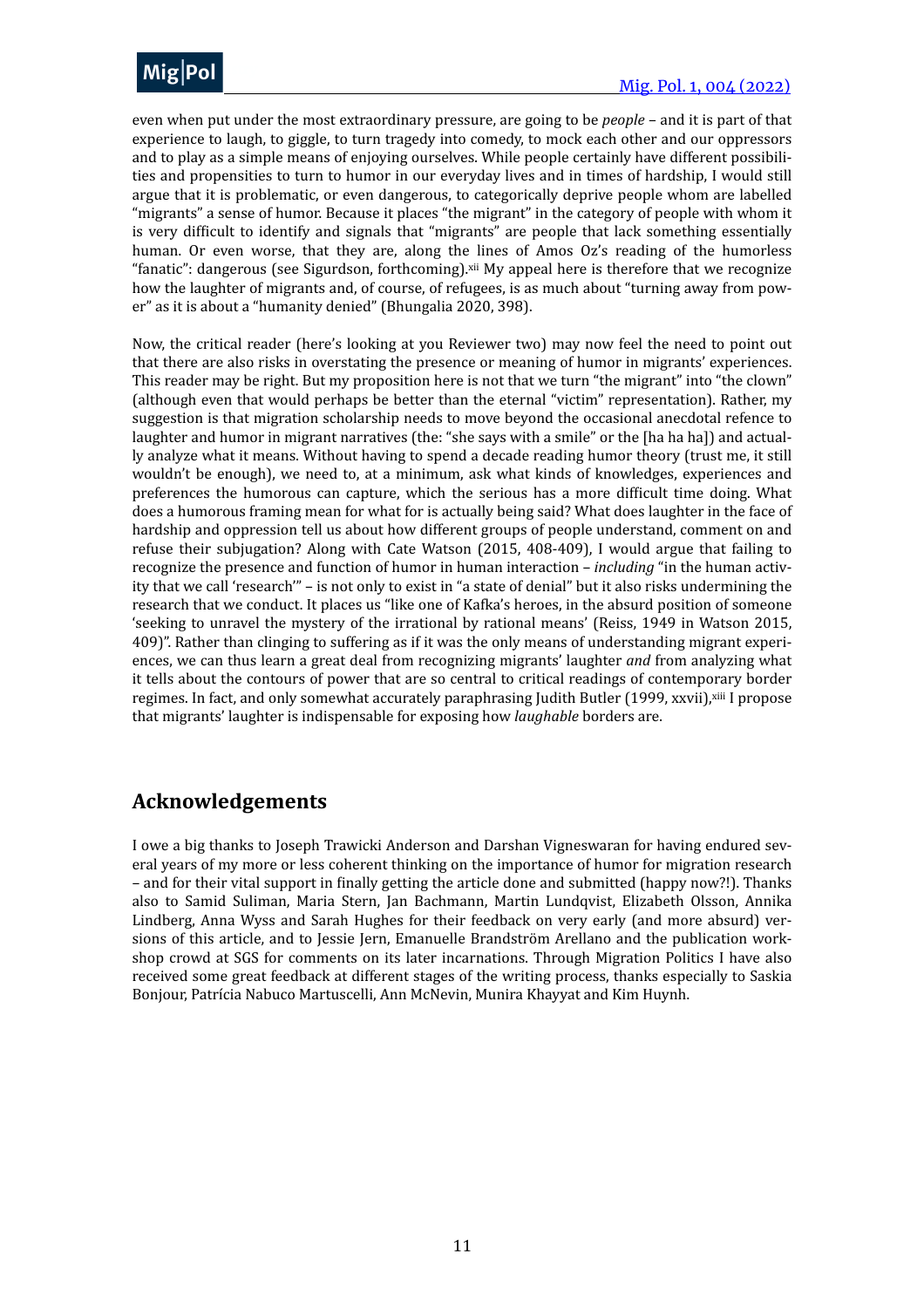#### <span id="page-11-0"></span>**References**

- Abu-Lughod, L. (1990), *The romance of resistance: Tracing transformations of power through Bedouin women*, American ethnologist **17**, 41, doi:[10.1525/ae.1990.17.1.02a00030](https://doi.org/10.1525/ae.1990.17.1.02a00030).
- Ahmed, S. (2004), *The Cultural Politics of Emotion*, Edinburgh University Press, Edinburgh.
- Apte, M. L. (1983), *Humor research, methodology, and theory in anthropology*, in McGhee, P. E. and Goldstein, J. H. (eds.), Handbook of humor research Springer-Verlag, New York.
- Bakhtin, M. (1984), *Rabelais and his world*, Indiana University Press, Bloomington.
- Berger, P.L. (1997), *Redeeming laughter: The comic dimension of human experience*, Walter De Gruyter, New York and Berlin.
- Bernal, V. (2013), *Please forget democracy and justice: Eritrean politics and the powers of humor*, American Ethnologis*t* **40**, 300, doi[:10.1111/amet.12022.](https://doi.org/10.1111/amet.12022)
- Bhungalia, L. (2020), *Laughing at power: Humor, transgression, and the politics of refusal in Palestine*, Environment and Planning C: Politics and Space 38, 387, doi:[10.1177/2399654419874368.](https://doi.org/10.1177/2399654419874368)
- Billig, M. (2001), *Humour and hatred: The racist jokes of the Ku Klux Klan*, Discourse & Society 12, 267, doi:[10.1177/0957926501012003001](https://doi.org/10.1177/0957926501012003001).
- Billig, M. (2005), *Laughter and ridicule: Towards a social critique of humour*, Sage, London.
- Bousiou, A. (2020), *From Humanitarian Crisis Management to Prison Island: Implementing the European Asylum Regime at the Border Island of Lesvos 2015-2017*, Journal of Balkan and Near Eastern Studies 22, 431, doi[:10.1080/19448953.2020.1752560.](https://doi.org/10.1080/19448953.2020.1752560)
- Brassett, J. Browning, C. S. and Wedderburn, A. (2021), *Humorous states: IR, New diplomacy and the Rise of Comedy in Global Politics, Global Society, 35, 1,* doi:[10.1080/13600826.2020.1828302](https://doi.org/10.1080/13600826.2020.1828302).
- Butler, J. (1999), *Gender trouble: Feminism and the Subversion of Identity*, Routledge, New York and London.
- Cabot, H. (2016), "Refugee Voices": Tragedy, Ghosts, and the Anthropology of Not Knowing, Journal of Contemporary Ethnography 45, 645, doi: 10.1177/0891241615625567.
- Coser, R. L. (1959), *Some Social Functions of Laughter: A Study of Humor in a Hospital Setting*, Human relations **12**, 171, doi:[10.1177/001872675901200205.](https://doi.org/10.1177/001872675901200205)
- Coutin, S. B. and Vogel, E. (2016), *Migrant Narratives and Ethnographic Tropes: Navigating Tragedy, Creating Possibilities*, Journal of Contemporary Ethnography 45, 631, doi:[10.1177/0891241616652193.](https://doi.org/10.1177/0891241616652193)
- De Genova, N.P. (2005), *Working the boundaries: Race, Space and 'illegality' in Mexican Chicago*, Duke University Press, Durham and London.
- De León, J. (2015), *The Land of Open Graves: Living and Dying on the Migrant Trail*, University of California Press, Berkeley, CA.
- Dittmer, J. (2013), *Humour at the Model United Nations: The Role of Laughter in Constituting Geopolitical Assemblages*, Geopolitics **18**, 493, doi: 10.1080/14650045.2012.742066.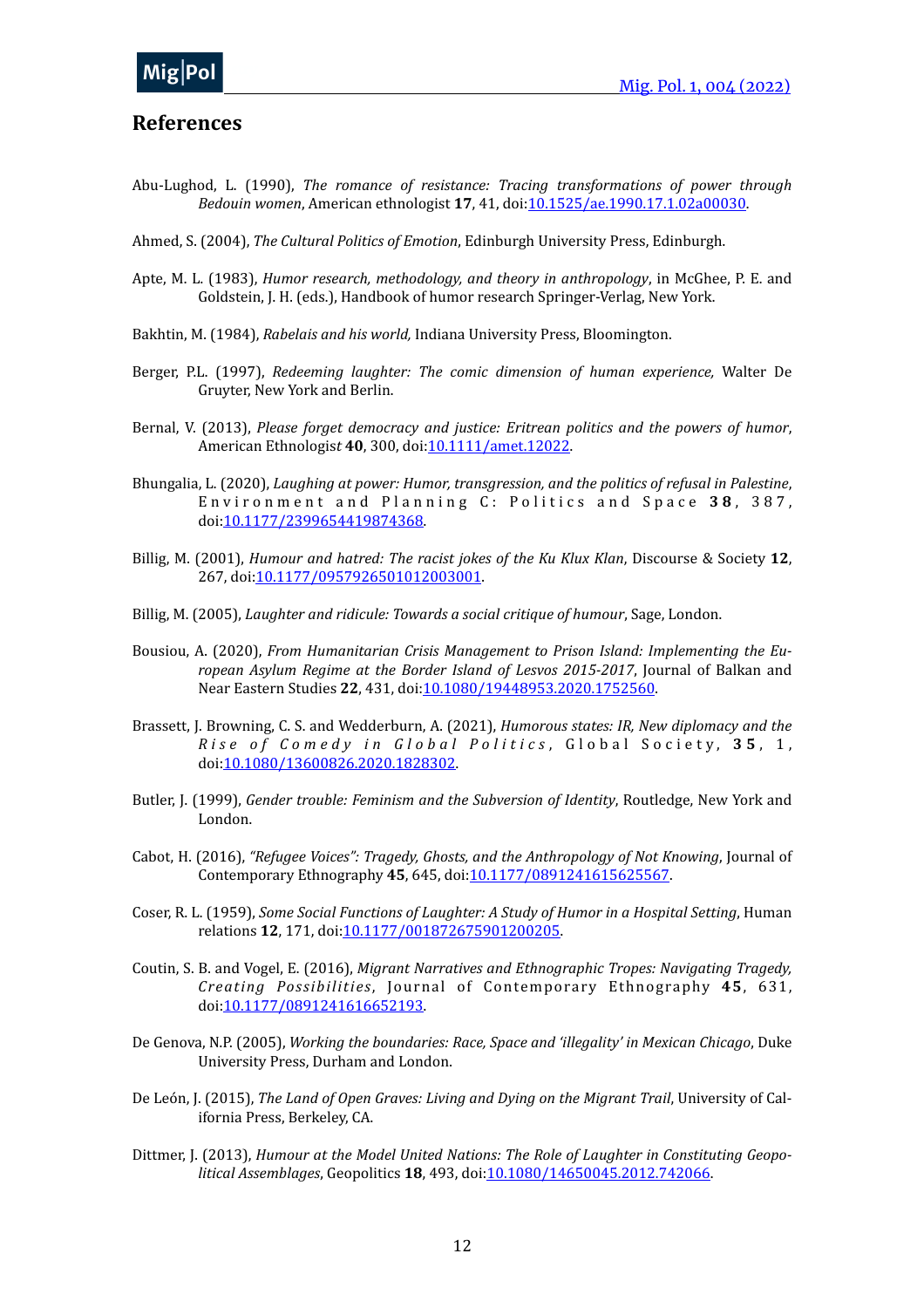

- Emmerson, P. (2016), *Doing comic geographies*, cul tural geographies **23**, 721, doi:[10.1177/0308518X17717724.](https://doi.org/10.1177/0308518X17717724)
- Fanon, F. (1963), *The Wretched of the Earth*, Grove Press, New York.
- Fanon F. (1952/1997), *Svart hud, vita masker*, Daidalos, Göteborg.
- Fluri, J. L. (2019), *What's so funny in Afghanistan? Jocular geopolitics and the everyday use of hum or in* spaces of protracted precarity, Political Geography 68, 125, doi[:10.1016/](https://doi.org/10.1016/j.polgeo.2018.08.011) [j.polgeo.2018.08.011](https://doi.org/10.1016/j.polgeo.2018.08.011).
- Fontein, J. (2009), *Anticipating the tsunami: Rumours, planning and the arbitrary state in Zimbabwe*, Africa **79**, 369, doi: 10.3366/E0001972009000862.
- Foucault, M. (1990/1978), *The History of Sexuality, Volume 1: An Introduction*, Vintage Books, New York.
- Franck, A. K. (2017), *Im/Mobility and Deportability in Transit: Lesvos Island, Greece, June 2015*, Tijdschrift voor Economische en Sociale Geografie **108**, 879, doi:[10.1111/tesg.12285](https://doi.org/10.1111/tesg.12285).
- Franck, A. K. (2021), *Jocular ethnography: The Productive Work of Humour in Fieldwork on Migration*, kritisk etnografi – Swedish Journal of Anthropology 4, 25, [http://www.diva-por](http://www.diva-portal.org/smash/get/diva2:1607633/FULLTEXT01.pdf)[tal.org/smash/get/diva2:1607633/FULLTEXT01.pdf.](http://www.diva-portal.org/smash/get/diva2:1607633/FULLTEXT01.pdf)
- Freud, S. (1905/1991), *Jokes and Their Relation to the Unconscious*, Penguin Books, London.
- Goldstein, D. M. (2013), *Laughter out of place: Race, class, violence, and sexuality in a Rio shantytown,* University of California Press, Berkley and Los Angeles.
- Gray, H. and Franck, A. K. (2019), *Refugees as/at risk: The gendered and racialized underpinnings of securitization in British media narratives*, Security Dialogue 50, 275, doi:[10.1177/0967010619830590.](https://doi.org/10.1177/0967010619830590)
- Hegel, G. W. F. (1807/2008), *Andens fenomenologi*, Thales, Stockholm.
- Hernann, A. (2016), *Joking Through Hardship: Humor and Truth-Telling among Displaced Timbuktians*, African Studies Review 59, 57, doi: 10.1017/asr.2016.4.
- Johnson, H. L. (2011), *Click to donate: visual images, constructing victims and imagining the female refugee*, Third World Quarterly 32, 1015, doi[:10.1080/01436597.2011.586235](https://doi.org/10.1080/01436597.2011.586235).
- Jul Sorensen, M. (2008), *Humor as a Serious Strategy of Nonviolent Resistance to Oppression*, Peace & Change 33, 167, doi: 10.1111/j.1468-0130.2008.00488.x.
- Jul Sorensen, M. (2016), *Humour in political activism: Creative nonviolent resistance*, Palgrave Macmillan, London.
- Lauth Bacas, J. (2010), *No Safe Haven: The Reception of Irregular Boat Migrants in Greece*, Ethnologia Balkanica **14**, 147.
- Kotthoof, H. (2006), *Gender and humor: The state of the art*, Journal of Pragmatics 38, 4, doi:[10.1016/j.pragma.2005.06.003](https://doi.org/10.1016/j.pragma.2005.06.003).
- Kuipers, G. (2008), *The sociology of humor*, in Raskin, V. (ed.) The primer of humor research, Mouton de Gruyter, Berlin and New York.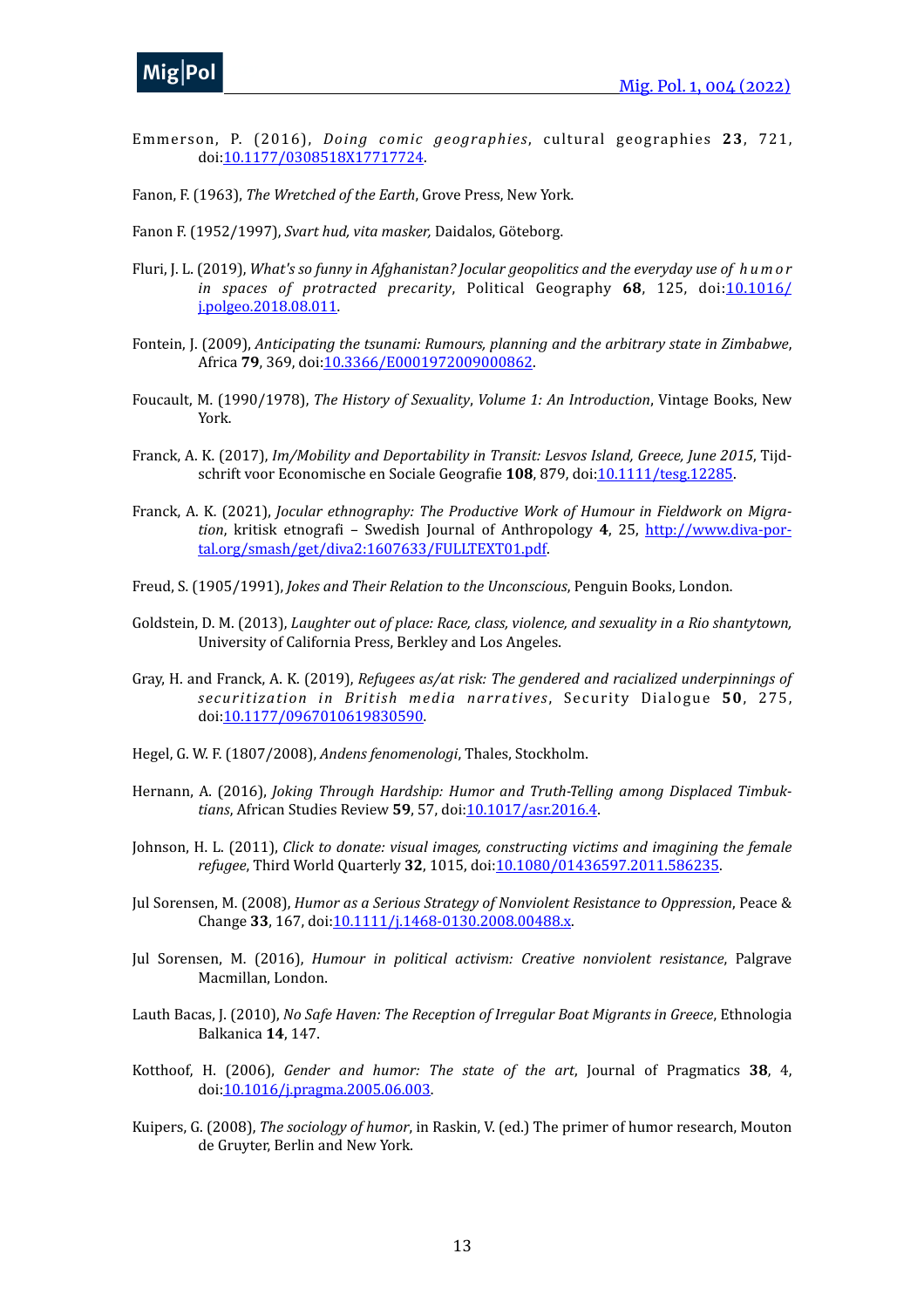

- Kuipers, G. (2009), *Humor Styles and Symbolic Boundaries*, Journal of Literary Theory 3, 219, doi:[10.1515/JLT.2009.013](https://doi.org/10.1515/JLT.2009.013).
- Kuipers, G. (2015), Good humor, bad taste: The sociology of the joke, Walter De Gruyter, Berlin and Boston.
- Macpherson, H. (2008), The Workings of Humour and Laughter in Research with Members of Visually *Impaired Walking Groups*, Environment and Planning D, 26, 1080, doi[:10.1068/d2708](https://doi.org/10.1068/d2708).
- Madörin, A. (2021), *Fungibility at the border: selfies, proxies, and (faux) self-representations in the European border regime*, Global Media Journal-German Edition 11, 1, doi[:10.22032/](https://doi.org/10.22032/dbt.51030) [dbt.51030.](https://doi.org/10.22032/dbt.51030)
- Malkki, L. (1995), *Refugees and Exile: From "Refugee Studies" to the National Order of Things*, Annual Review of Anthropology 24, 495, <https://www.jstor.org/stable/2155947>.
- Malkki, L. (1996), *Speechless emissaries: Refugees, humanitarianism, and dehistoricization*, Cultural Anthropology 11, 377, [https://www.jstor.org/stable/656300.](https://www.jstor.org/stable/656300)
- Mayo, C. (2010), *Incongruity and provisional safety: Thinking through humor*, Studies in Philosophy and Education 29, 509, doi:  $10.1007 / s11217 - 010 - 9195 - 6$ .
- Mbembe, A. 2001. *On the Postcolony*. Berkley and Los Angeles: University of California Press.
- Meyer, J. C. (2000), *Humor* as a double-edged sword: Four functions of humor in communication, Communication Theory 10, 310, doi: [10.1111/j.1468-2885.2000.tb00194.x.](https://doi.org/10.1111/j.1468-2885.2000.tb00194.x)
- Morreall, J. (1989), *The Rejection of Humor in Western Thought*, Philosophy East and West 39, 243, doi:[10.2307/1399447.](https://doi.org/10.2307/1399447)
- Mulkay, M. J. (1988), *On Humor: Its Nature and Its Place in Modern Society*, Polity Press, Cambridge.
- Newhouse, L. S. (2021), On not seeking asylum: Migrant masculinities and the politics of refusal. *Geoforum*, **120**,176, doi[:10.1016/j.geoforum.2021.01.024](https://doi.org/10.1016/j.geoforum.2021.01.024).
- Oring, E. (2003), *Engaging Humor*, University of Illinois, Urbana, IL.
- Papada, E. Papoutsi, A. Painter, J. and Vradis, A. (2020), *Pop-up governance: Transforming the management of migrant populations through humanitarian and security practices in Lesbos, Greece, 2015–2017*, Environment and Planning D: Society and Space, **38**, 1028, doi:[10.1177/0263775819891167.](https://doi.org/10.1177/0263775819891167)
- Papataxiarchis, E. (2016), *Being 'there'. At the front line of the 'European refugee crisis' part 1*, Anthropology Today **32**, 5, doi:[10.1111/1467-8322.12237](https://doi.org/10.1111/1467-8322.12237).
- Raskin, V. (1985), *Semantic Mechanisms of Humor*, D. Reidel Publishing Company, Dordrecht.
- Risam, R. (2018) *Now you see them: Self-representation and the refugee selfie*, Popular Communication, **16**, 58, doi:[10.1080/15405702.2017.1413191](https://doi.org/10.1080/15405702.2017.1413191).
- Rozakou, K. (2017), *Nonrecording the 'European refugee crisis' in Greece: Navigating through irregular bureaucracy*, Focaal - Journal of Global and Historical Anthropology 77, 36, doi:[10.3167/fcl.2017.770104.](https://doi.org/10.3167/fcl.2017.770104)
- Sandhu, J. S., P. Altankhuyag and D. Amarsaikhan. (2007), *Serial hanging out: rapid ethnographic needs assessment in rural settings*, in Jacko, J.A. (ed.) Human-Computer Interaction. Interaction Design and Usability, HCI 2007, Lecture Notes in Computer Science, 4550, doi:[10.1007/978-3-540-73105-4\\_68](https://doi.org/10.1007/978-3-540-73105-4_68).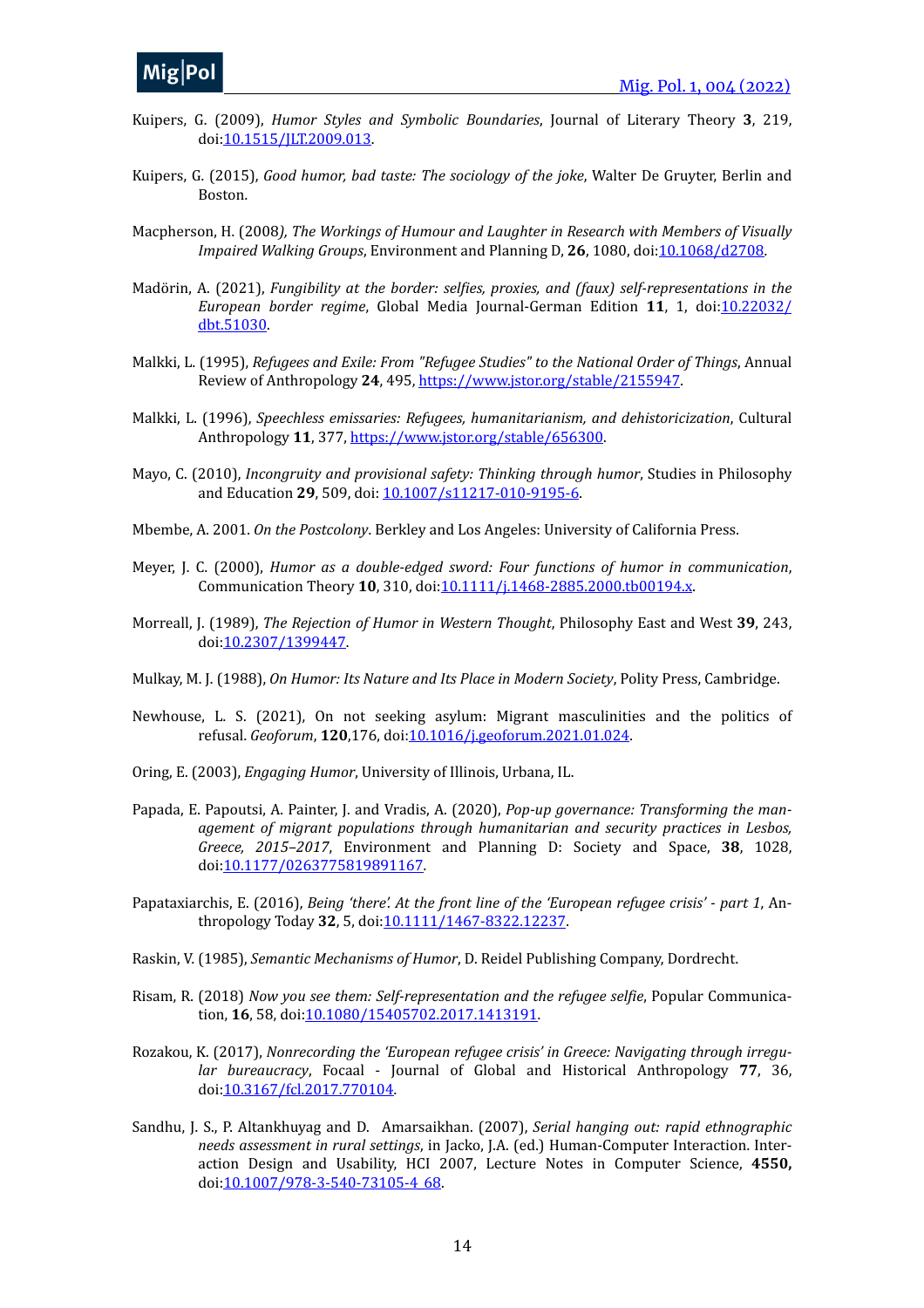

Schapendonk, J., Bolay, M. and Dahinden, J. (2021), *The conceptual limits of the 'migration journey':* De-exceptionalising mobility in the context of West African trajectories, Journal of Ethnic and Migration Studies 47, 3243, doi[:10.1080/1369183X.2020.1804191.](https://doi.org/10.1080/1369183X.2020.1804191)

Sigurdson, O. (2021), *Gudomliga komedier: Humor, subjektivitet, transcendens*, Glänta Produktion.

- Sigurdson, O. (Unpublished manuscript), *Humor as Emancipation and Reconciliation? A Critical Inquiry*.
- Simpson, A. (2007), *On Ethnographic Refusal: Indigeneity, 'Voice' and Colonial Citizenship*, Junctures: The Journal for Thematic Dialogue 9, 67, [https://junctures.org/index.php/junctures/arti](https://junctures.org/index.php/junctures/article/view/66/60)[cle/view/66/60.](https://junctures.org/index.php/junctures/article/view/66/60)
- Simpson, A. (2014), *Mohawk interruptus*, Duke University Press, Durham and London.
- Simpson, A. (2016), *Consent's revenge*, Cultural anthropology 31, 326, doi[:10.14506/ca31.3.02.](https://doi.org/10.14506/ca31.3.02)
- Triandafyllidou, A. and Maroukis, T. (2012), *Migrant Smuggling: Irregular Migration from Asia and* Africa to Europe, Palgrave Macmillan, New York.
- Trnka, S. (2011), *Specters of Uncertainty: Violence, Humor and the Uncanny in Indo-Fijian Communities following the May 2000 Fiji Coup*, Ethos 39(3), 331, doi: [10.1111/](https://doi.org/10.1111/j.1548-1352.2011.01196.x) [j.1548-1352.2011.01196.x.](https://doi.org/10.1111/j.1548-1352.2011.01196.x)
- Trubeta, S. (2015), '*Rights' in the Grey Area: Undocumented Border Crossers on Lesvos*, Race & Class 56, 56, doi[:10.1177/0306396814567409](https://doi.org/10.1177/0306396814567409).
- Tsoni Wagner, I. and Franck, A. K. (2019), *Writings on the Wall: Textual Traces of Transit in the* Aegean Borderscape, Borders in Globalization Review 1, 7, doi:[10.18357/bi](https://doi.org/10.18357/bigr11201919243)[gr11201919243.](https://doi.org/10.18357/bigr11201919243)
- UNHCR. 2015. Lesvos Island snapshot, December 2015, [https://data2.unhcr.org/en/documents/de](https://data2.unhcr.org/en/documents/details/46649)[tails/46649](https://data2.unhcr.org/en/documents/details/46649).
- Van Ramshorst, J. P. (2019), *Laughing about It: Emotional and affective spaces of humour in the geopolitics of migration*, Geopolitics 24, 896, doi[:10.1080/14650045.2017.1410795](https://doi.org/10.1080/14650045.2017.1410795).
- Watson, C. (2015), *A Sociologist Walks into a Bar (and Other Academic Challenges): Towards a Methodology of Humour, Sociology* 49, 407, doi[:10.1177/0038038513516694.](https://doi.org/10.1177/0038038513516694)
- Wright, S. (2018), *When dialogue means refusal*, Dialogues in Human Geography 8, 128, doi:[10.1177/2043820618780570.](https://doi.org/10.1177/2043820618780570)

#### **Endnotes**

<span id="page-14-0"></span><sup>[i](#page-3-1)</sup> In her book *Good humor, Bad Taste*, Giselinde Kuipers (2015: 43-56) for example discusses how historical stereotypes that associate joke-telling with men and the working class have impacted how humor is viewed as an im/proper activity for women to engage in. Such stereotypes are of course spatially specific and may also change over time (see for example Kotthoff 2006).

<span id="page-14-1"></span><sup>[ii](#page-3-2)</sup> For a more elaborate account of these main theories, see for example: Watson 2015, 409-413.